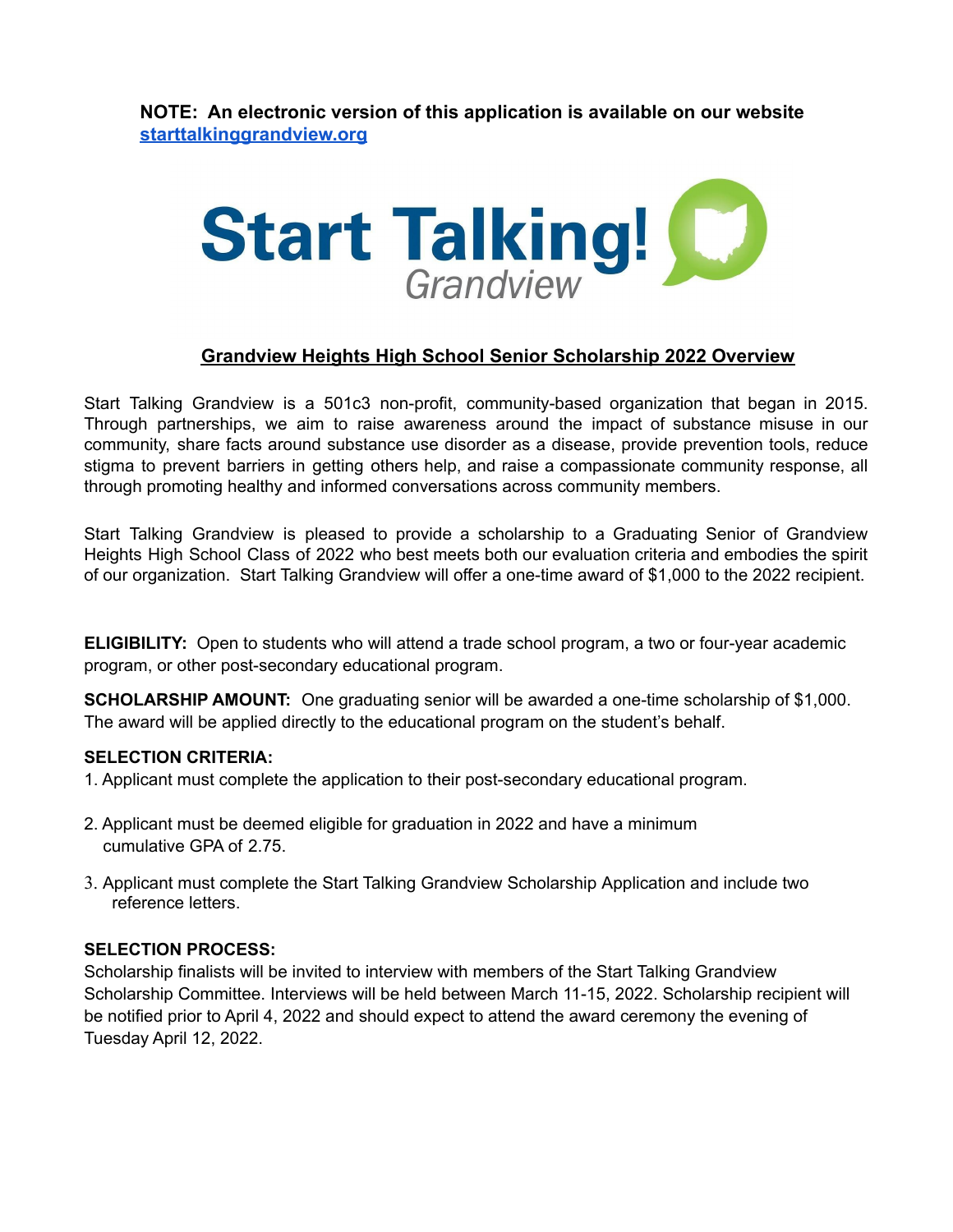## **APPLICATIONS:**

A copy of the scholarship application will be available in the Guidance Office of Grandview Heights High School and on Start Talking Grandview's website [www.starttalkinggrandview.org](http://www.starttalkinggrandview.org).

### **INSTRUCTIONS:**

- (A) The application is to be completed by the applicant ONLY. All questions must be answered completely. Please type or print clearly.
- (B) The application must include TWO Reference Forms (see attached form and instructions below).

**DEADLINE: The deadline for submitting applications is Tuesday, March 8, 2022.** Applications must be submitted to Jane O'Shaughnessy, Guidance Counselor, Grandview Heights High School, 1587 W. Third Avenue, online submission or by email to starttalkinggrandview@gmail.com.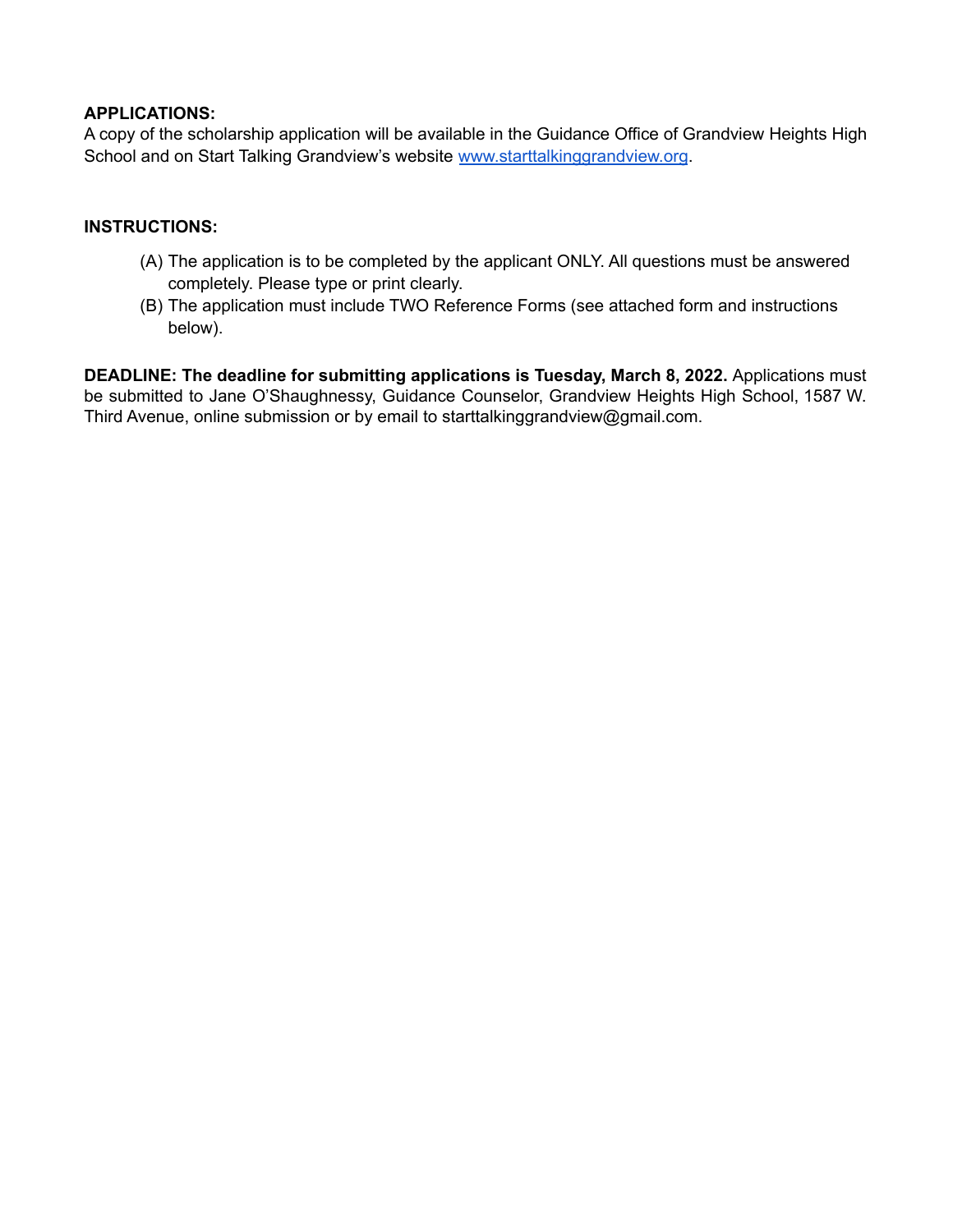

# **SCHOLARSHIP APPLICATION 2022**

| Name:                     | Date of birth: |  |  |  |  |
|---------------------------|----------------|--|--|--|--|
| <b>Permanent Address:</b> |                |  |  |  |  |
| <b>Phone Number:</b>      |                |  |  |  |  |
| <b>Email Address:</b>     |                |  |  |  |  |

**I. Educational Goals** (100 words or less)

What is your plan right after high school? Please include a description of your overall goals and how this scholarship would make a difference.

**ll. Accomplishments** (100 words or less)

What are you most proud of from your high school experience?

#### **III. About You** (100 words or less per answer)

- (A) What teacher, staff or community member has had the biggest impact on you and why?
- (B) What has the biggest challenge been for you in your teen years? Please include what you have learned about yourself from this challenge?
- (C) During Covid-19, and its resulting stress, what coping skills have you employed? Which have been helpful and will you apply again when faced with future challenges?
- (D) Have you had any Code of Conduct infractions? If yes, for what and what steps have you taken to self-correct? What have you learned from the experience?

#### **IV. Essay** (550 words or less)

Start Talking Grandview's goals focus in the following areas:

- *1. Raise awareness around the impact of substance misuse in our community*
- *2. Educate about substance misuse facts and trends*
- *3. Equip parents, school staff, and teens with resources to identify risks of substance misuse*
- *4. Provide prevention tools – to reduce substance misuse in our community*
- *5. Encourage conversations to promote healthy choices*
- *6. Reduce the stigma around needing help and seeking support.*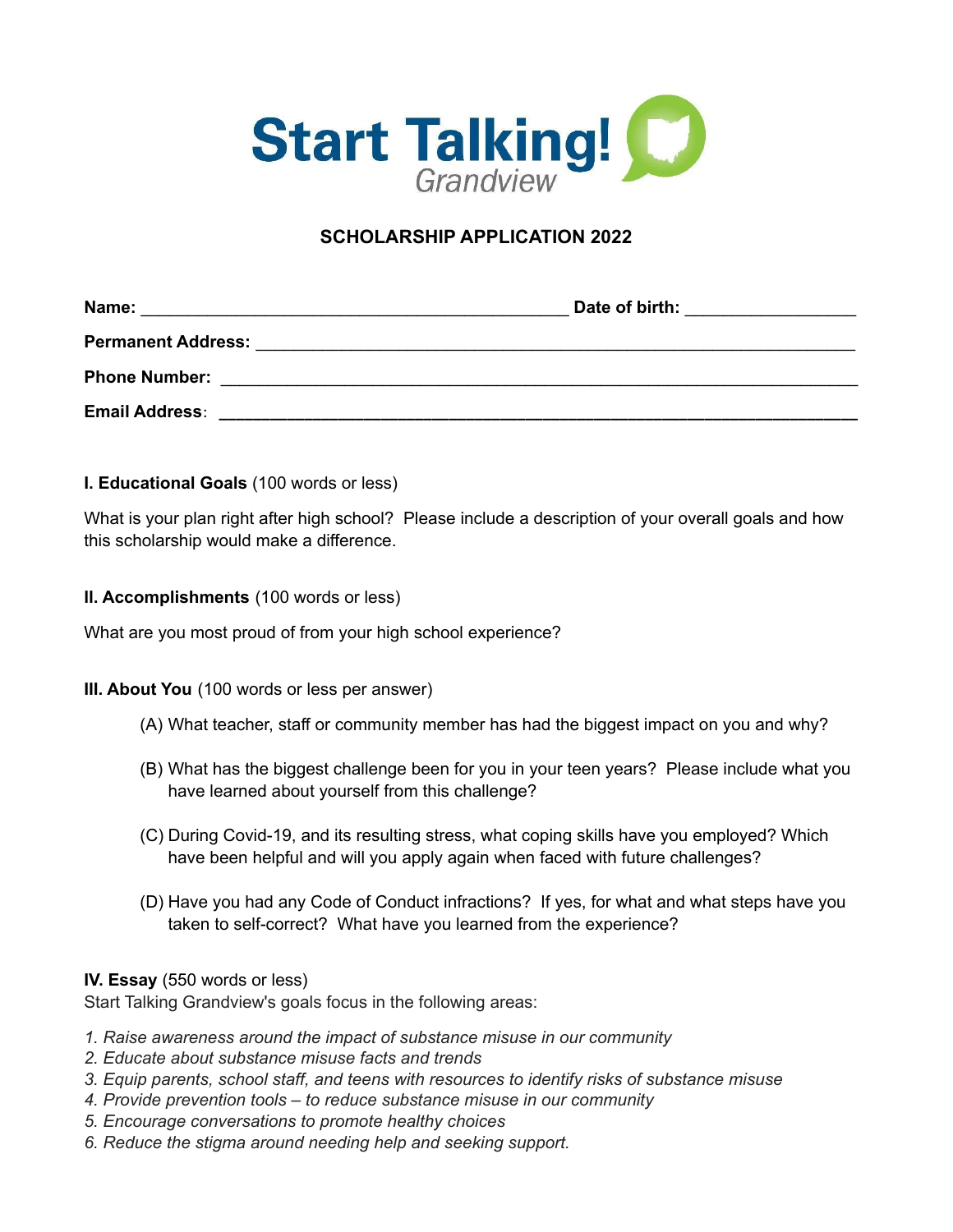Select one of the above goals that resonates with you. Explain in no more than 550 words why this goal has personal importance to you and how you contribute to advancing these goals . Please include how you see yourself continuing this in the next chapter of your life—beyond high school.

# **V. Help Start Talking Grandview Learn**

Please share from your perspective as a high school student what you wish adults knew about teen substance use. (100 words or less).

## **VI. References**

TWO adults must complete the attached REFERENCE FORM.

ONE from a school official (teacher, counselor, coach or administrator)

THE OTHER from an adult (non-family member) outside of school/school-related activities.

Please list here the two people your references will be coming from.

| <u> 1989 - Johann John Stein, fransk politik (d. 1989)</u> | and<br><u> 1989 - Johann John Stein, fransk politik (</u> |
|------------------------------------------------------------|-----------------------------------------------------------|
|                                                            |                                                           |
| <b>VII. Parent Information</b>                             |                                                           |
|                                                            |                                                           |
|                                                            |                                                           |
|                                                            |                                                           |
|                                                            |                                                           |
|                                                            |                                                           |
|                                                            |                                                           |
|                                                            |                                                           |
|                                                            | Date: _____________________                               |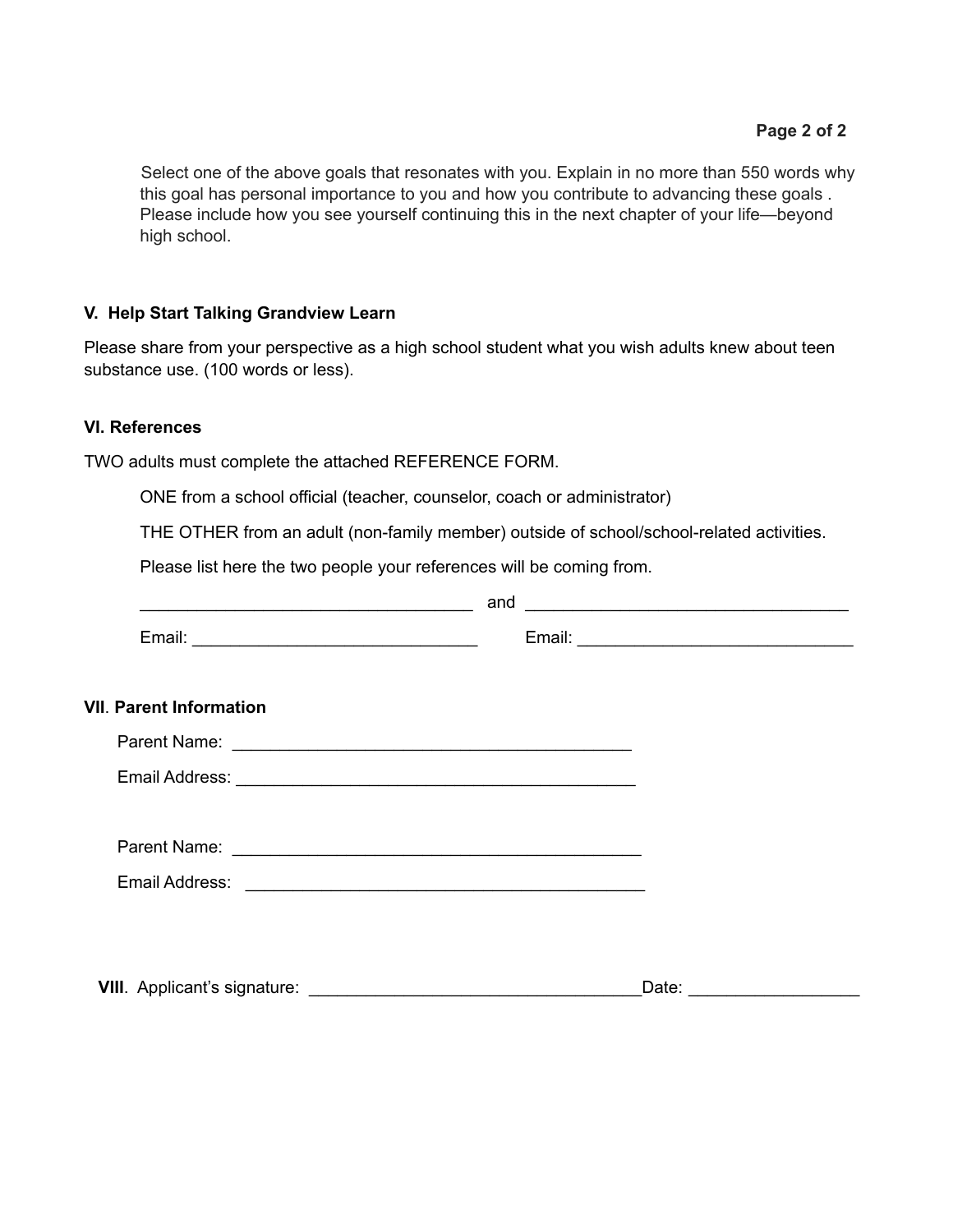

# **SCHOLARSHIP APPLICATION 2022**

# **REFERENCE FORM**

*Thank you for taking the time to help us get to know this applicant better.*

*Please feel free to answer the questions in a separate document.*

# **APPLICANT NAME** \_\_\_\_\_\_\_\_\_\_\_\_\_\_\_\_\_\_\_\_\_\_\_\_\_\_\_\_\_\_\_\_\_\_\_\_\_\_\_\_\_\_\_\_\_\_\_\_\_\_\_\_\_\_\_\_\_\_\_\_\_\_\_\_\_\_\_\_\_

**REFERENCE NAME and Title** (if applicable)

**(1) In what context do you know the applicant and for how long?**

**(2) How have you seen the applicant overcome adversity or demonstrate leadership?**

**(3) At Start Talking Grandview we raise awareness and educate around the impact of substance misuse in our community, promoting healthy and informed conversations throughout our community. In what way(s) do you believe the applicant is a good role model for our organization?**